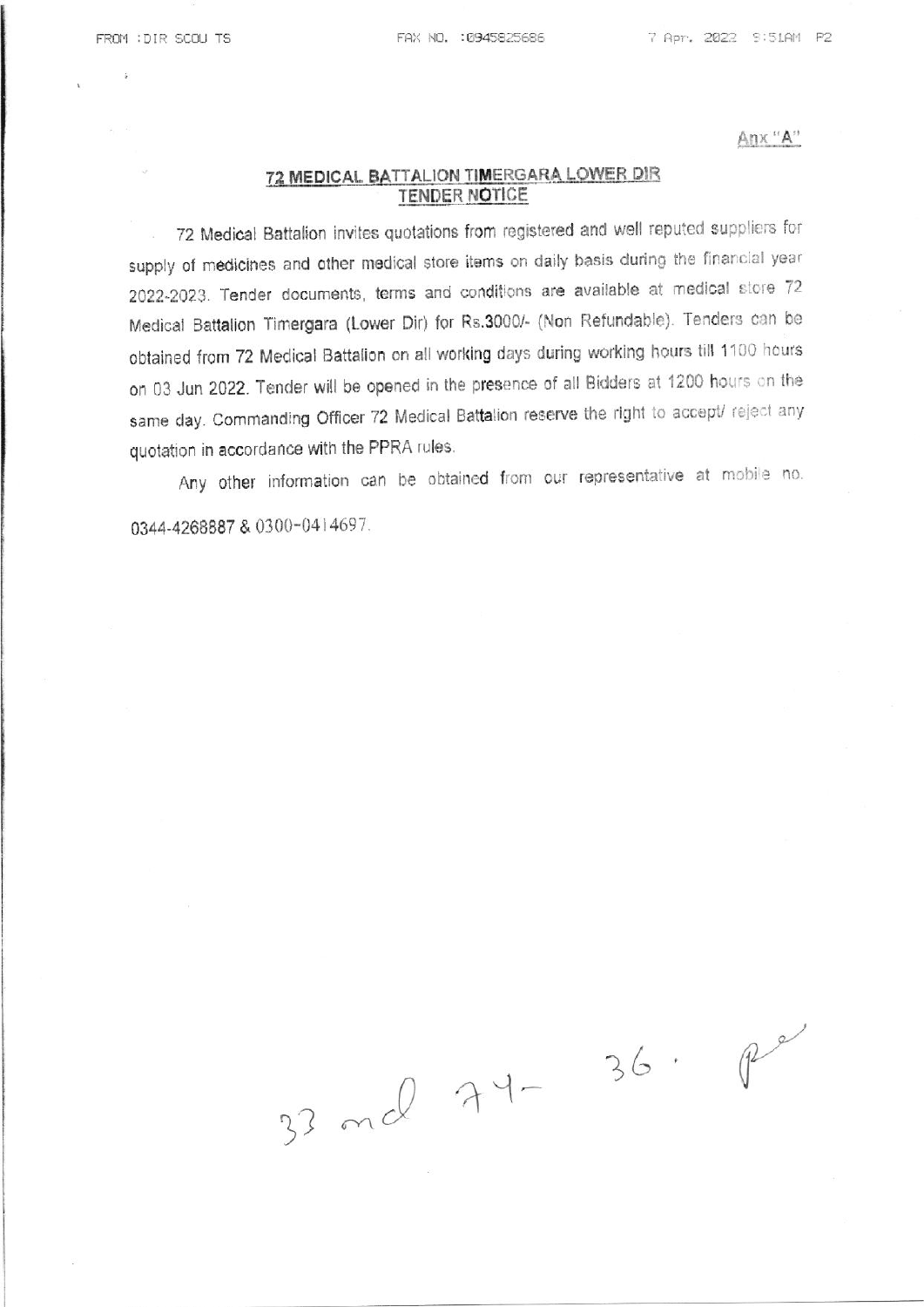$\sim$   $-$ 

Anx "B"

ٹینڈر نوٹس

72 مىڈىكل بٹالین تىمر گردوا قع بہقامFC قلعہ بلامب ،كومالى مال 23-2022 كىليے روزانہ كى بنیاد پر ادویات كى فراہمى کے سکسلے میں مستند اور رجسٹر ڈسپا کر سے ٹینڈر مطلوب ہیں۔ ٹینڈر دستاویزات بہتع قواعد وضابط مقررہ فیس مبلغ -/Rs.3000 (نا قابل داپسی ) کیے عوض میڈیکل سٹور 72 میڈیکل بٹالین سے دفتری او قات میں حاصل کئے جاسکتے ہیں۔ ئىنڈر 2023 دن2022 دن200 بے تک حاصل کیے جاسکتے ہیں۔ ٹینڈرای دن200 بے تمام Bidders کی موجود گی میں کھولے جائیں گے۔ کمانڈ تک آفیسر میڈیکل بٹالین کو پیرارولز کے تخت پن<del>یک</del>ش کومنظور یامستر دکرنے کا حق حاصل بيقة۔ دیگر معلومات کیلیۓ در حد ذیل موبائل نمبر زیر رابطه کریں۔

 $0344 - 4268887 - 1$ 

0300-0414697-2

كمانڈنگ آفیسر 72 میڈیکل بٹالین تیم گرہ دیر